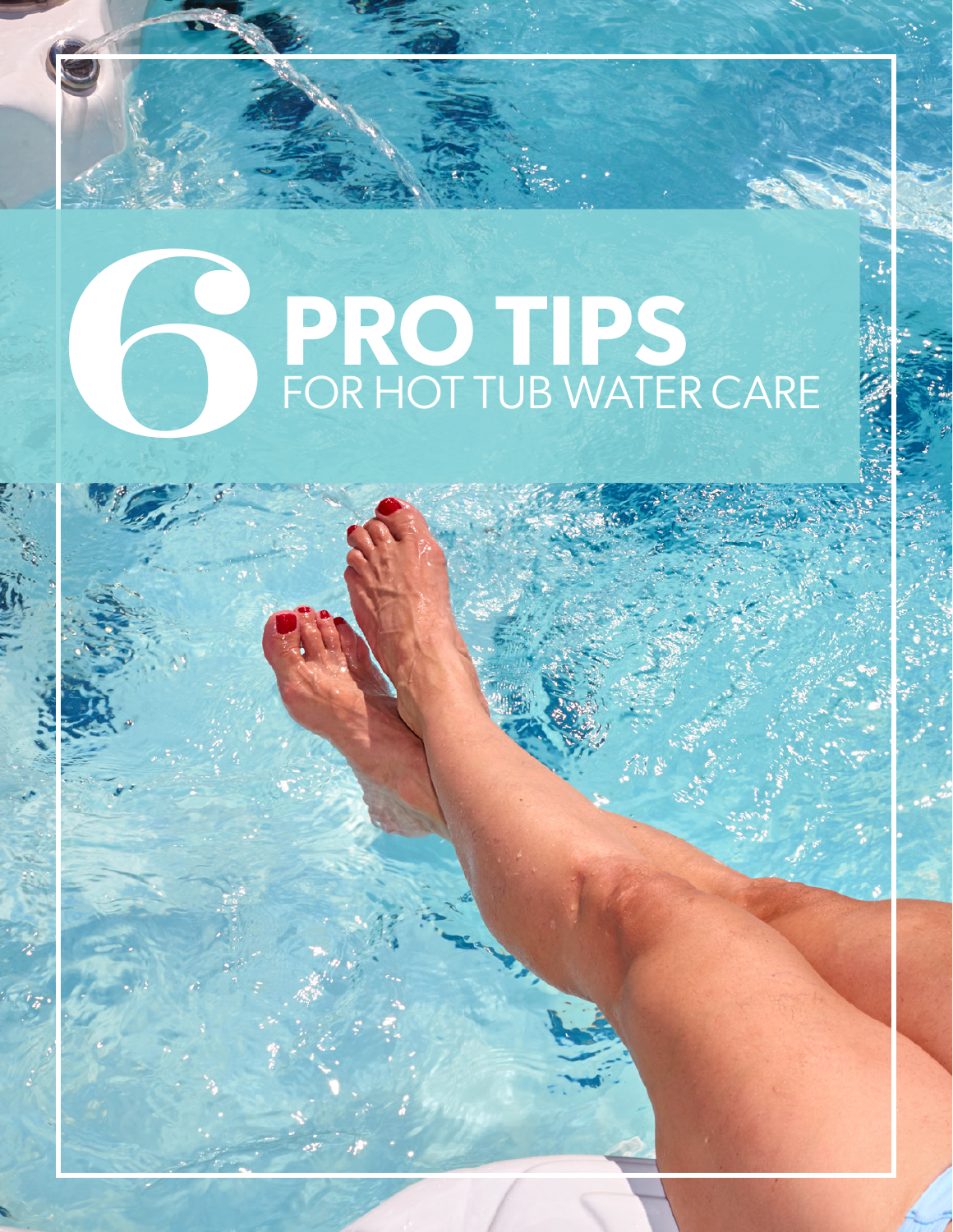

#### **BATHER LOAD**

The bather load in a hot tub is tremendous. Four people in your hot tub is equivalent to 200 people in a swimming pool. If bathers don't shower before using the spa, they are using it as a bathtub. Hairspray, makeup, deodorant, perfume, cologne, gel, detergents/soap, lotions, and creams are introduced to the water. Those are on top of the sweat, body oil and residual human waste (fecal matter, urine and blood) that often accompanies bathers into the water. This is hard on the water, your water treatment products and your filter. If bathers shower THOROUGHLY before using your spa, your life will be much better.



#### FILTRATION TIMES AND ELECTRICITY COSTS <sup>2</sup>

Ensure your spa has sufficient filtration. Most spas come from the factory pre-programmed to filter water for 4 hours a day, and some with as little as 1 hour a day. This is not sufficient. If you program your spa to filter 6, or even 8 hours a day, you will use fewer chemicals and have much better water quality. If your spa is equipped with a low-volume hush pump (sometimes called a circ pump), it is designed to filter 24/7, and if it does not come programmed this way, program it to do so as per the instructions in your owner's manual.

One might think that it would cost a lot more for electricity to increase the filtration times, but consider this:

The average electricity cost in North America is 12 cents per kilowatt hour. That means that if a 1-horsepower pump runs for 1 hour, it uses 12 cents of electricity. If you filter water 6 hours a day, versus 4 hours a day, you are spending an extra 24 cents a day on electricity, or \$7.30 a month. But in reality you are spending less, because much of the waste heat created by the pump motor is transferred to the water, which will heat the water, which means your spa's large electric heating element doesn't turn on as often as it otherwise would, and as a result uses less electricity, which will save money. The savings from decreased demand on the heater don't quite offset the increased cost of running the pumps for longer times, but it is quite close to it.

If you are using a circ pump/hush pump, they are typically a 1/5 horsepower motor, which means that they use 1 kilowatt of energy every five hours. To run one of these pumps 24/7, based on the aforementioned numbers, you're spending 58 cents a day on electricity, less than \$18 a month, less what's offset due to the heater turning on less frequently.

Increasing your filtration is not expensive and will improve your water quality while decreasing chemical demand.

The cost to heat a freshly-filled spa is negligible. A typical spa holds 400 gallons of water and has a 5 kW heater. At 12 cents a kWh, it costs 60 cents an hour to operate the heater. The heater usually raises the temperature at the rate of 7 degrees an hour. Filling the spa with 55 degree water, and raising it to 104 degrees will take 7 hours to heat. Seven hours at 60 cents an hour is \$4.20 to heat the spa.



#### WATER COSTS

Water is inexpensive. The cost of municipally supplied water in North America is about 1.5 cents per gallon, including the wastewater charge. That translates to a cost of just \$6 to fill a 400-gallon spa. So if you have a huge party in your spa and the water is a mess afterwards, consider just dumping and refilling the tub, the cost of replacing the water is a lot less than trying to add chemicals to save the water.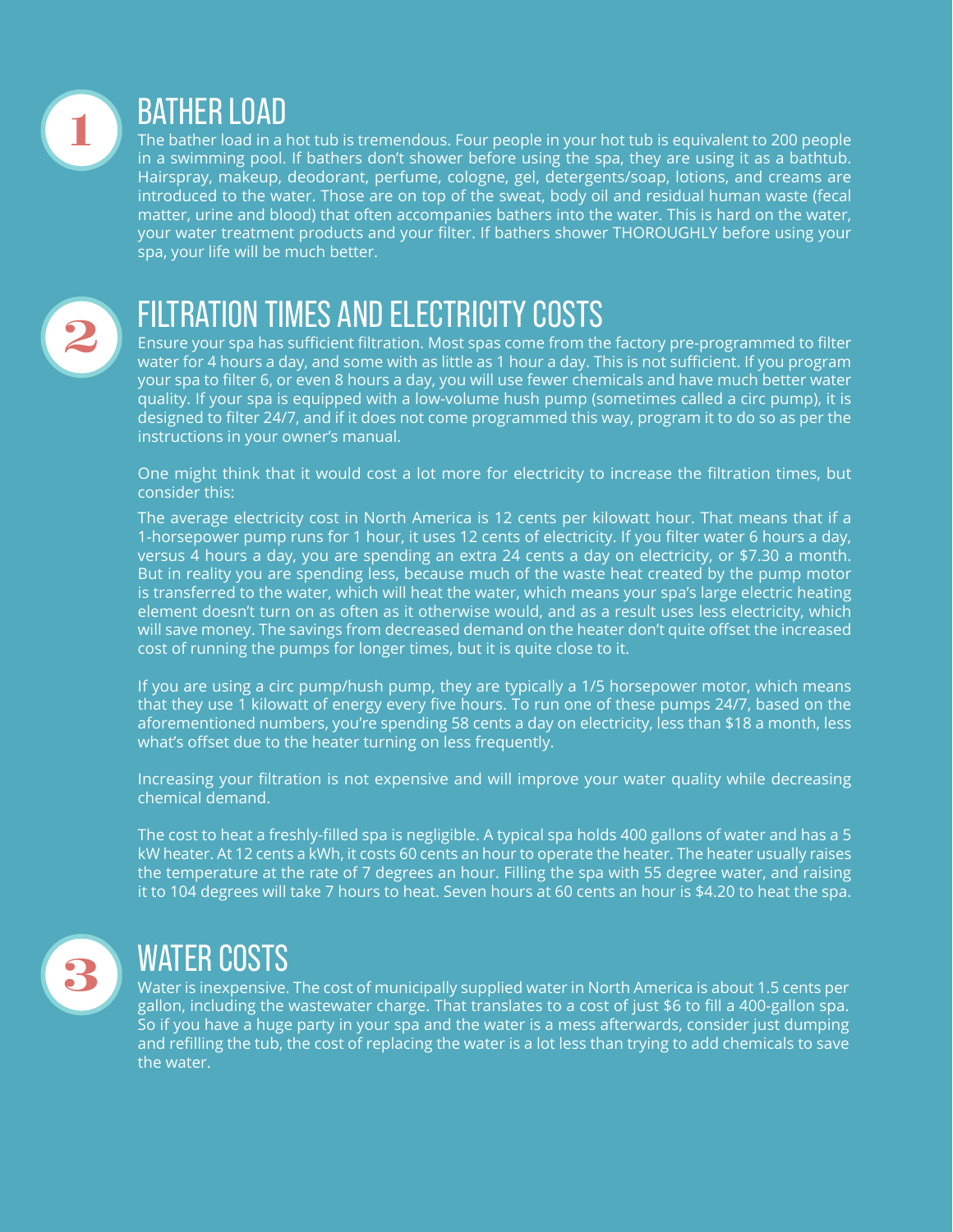

#### **FILTER CARE**

Clean filter cartridges are essential to successful spa water care because they capture debris introduced by the bathers, such as hairspray, makeup, deodorant, perfume, lotions and creams, along with human waste, including body oils, sweat, and residual urine, feces and blood. A dirty hot tub filter can strain your pump, cause the spa to shut down, and cause cloudy and smelly water.

How often should a filter be cleaned? The answer depends on several factors, but the biggest one is the amount of debris that is introduced to the water. For example, if the spa is at a vacation home that is only used once a month by two people who shower thoroughly before using the spa, the filter will go months and months before needing to be cleaned. On the other hand, if the spa is at a home where a family of 5 uses it daily without showering beforehand, the filter will require much more frequent cleaning. As an example, if on the first day of using a brand-new filter a bather covered in sunscreen were to use the spa, the sunscreen will wash off of their skin and clog the filter so that it won't work well. Even though the filter is brand new, and even though it is the first day of use, the water will go cloudy because the filter is soiled. The filter may look clean, but the tiny holes in the fabric are blocked and nothing works well. Add all of the shock and clarifier you want to, if the filter is dirty, your water will remain cloudy.

We've established that filter cleanliness is important. However, if your current cleaning method is to simply rinse your filter with fresh water, that is akin to washing your hair without shampoo. After 1 day you'll know you didn't use shampoo, and after a week everyone around you will know. Similarly, your filter is not properly clean.

Instead, use a filter cleaning product like **Spa Marvel Filter Cleaner**. After soaking the filter in filter cleaner, it is critical that the debris is thoroughly removed from the pleats of the filter by using a strong stream of water like you would get from a garden hose sprayer.

After rinsing your filter, if the fabric does not appear brand new, if there is still discolouration in the pleats or if it still smells dirty, then it is not clean and you need to reevaluate your current filter cleaning techniques. Many people gently and carefully use a pressure washer to quickly and effectively remove the debris after soaking the filter. Keep in mind that a pressure washer has the ability to peel paint from a car, and similarly can damage the fabric on your filter, so use common sense when using a pressure washer. If you do not have access to a pressure washer, the sprayer at the coin-operated car wash works well.

For most spa owners, a proper monthly filter cleaning, augmented by routinely rinsing the filter with fresh water each week and after heavy bather loads, will sufficiently maintain filter cleanliness. But remember, your filter can never be too clean, and it is MUCH easier to keep a filter clean than it is to clean a filter.

Filters don't last forever. Although they may look fine to the naked eye, they wear out as they are used. A one-year-old filter might allow twice as much debris to pass through the filter fabric as it did when it was new, which will impair water quality. Hot tub filters ought to be replaced after at most 1 year of use, or a dozen cleanings, whichever comes first.

Lastly, not all filters are created equally. Using a quality filter recommended by your professional spa retailer will yield better results, helping to maintain clearer water for longer periods of time.



### WATER BALANCE

Keep an eye on your water balance. Bromine and chlorine, by their nature, will lower your alkalinity. When alkalinity gets below 80ppm, the water becomes acidic and can cause itchy skin, rashes and can even start to degrade the O-rings, seals and gaskets in your spa, which will lead to leaks and expensive repairs. Keep your water balanced.